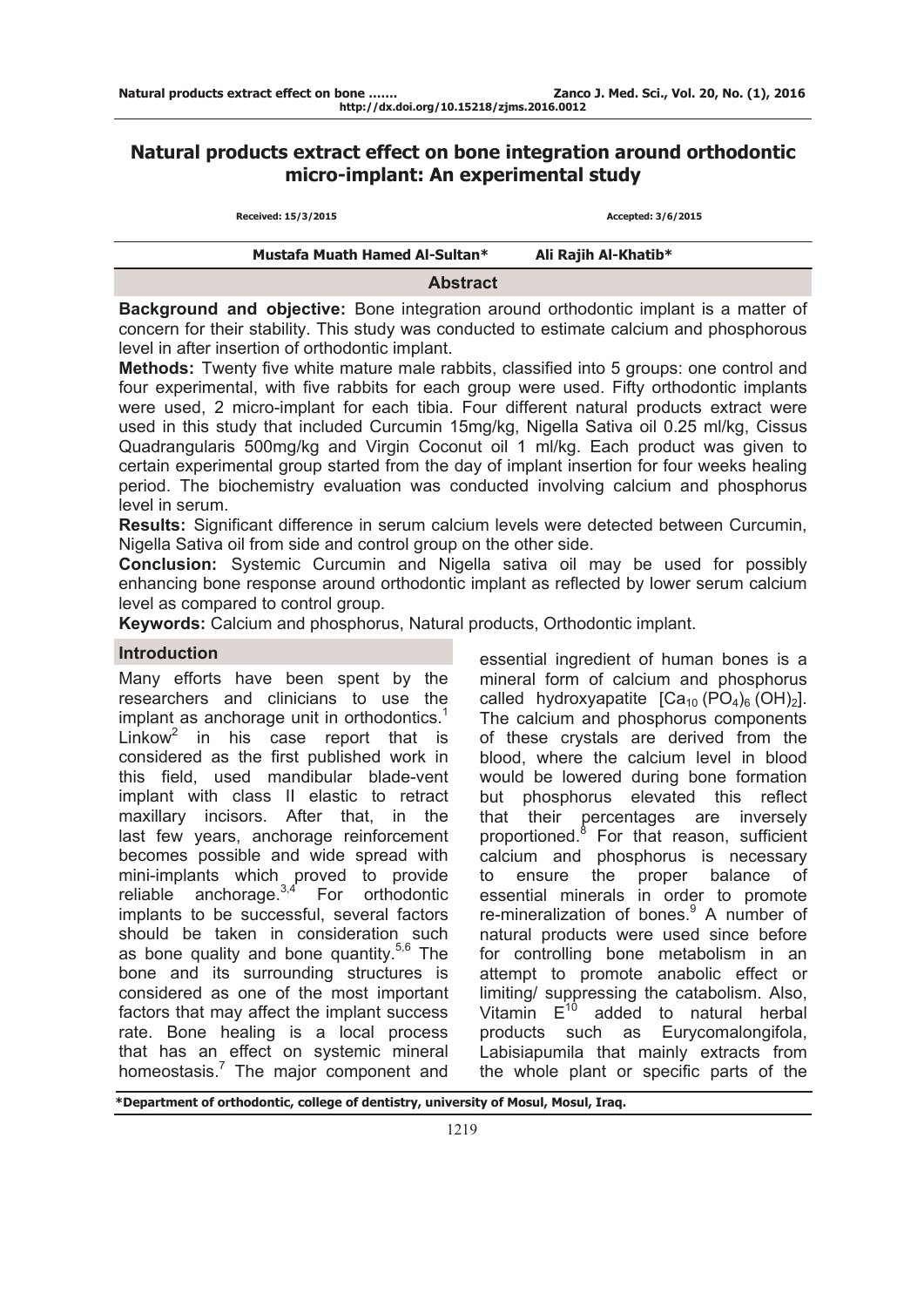**http://dx.doi.org/10.15218/zjms.2016.0012**

plants, such as the fruit, leaves, or roots. $11$ According to our best knowledge, limited information is available regarding the effects of the natural products on calcium and phosphorous level after insertion of orthodontic or even surgical implants. Thus, the purpose of this study was to estimate the effect of Curcumin, Nigella Sativa, Cissus Quadrangularis and Virgin Coconut oil extracts on calcium and phosphorous level using biochemical evaluation methods.

## **Methods**

In this study 50 sterile orthodontic micro implants were used with diameter of 1.3mm and length of 5mm (Dentos, AbsoAnchor, SH1312-5/ tapered type, Dentos Inc. 1-5, Galsan-Dong, Dalseo-Gu, Daegu, Korea 704-900). Twenty five healthy mature male rabbits weight 2-2.25 kilogram, 7-10 months-old, were used after receiving the bioethical approval of animal care from the University of Mosul in 24/11/2013. These rabbits were divided into 5 groups, each group 5 rabbits: First group was control that subjected to implant insertion but not given natural products. The remaining four groups were experimental that were subjected to implantation and given natural products. The implantation procedures

were common to all animals and consisted of placement of two implants 10mm between each other in medial surface of the right tibia of each animal. All operations were performed under sterile conditions in a certain operating room, prepared for this purpose. Immediately before the surgery, the animals were anesthetized with intramuscular injection of 0.2 ml/kg body weight Ketamine 10% (KEPRO B.V. - Maagdenburgstraat 38-7421 ZE Deventer-Holland) and 0.15 ml/kg b.w. Xylazine 2% (alfasan.Woerden-Holland).12 The surgical area anaesthetized with 1ml local anesthetic solution 2% Xylocain. The hair on the medial surface of the right leg clipped and the skin wiped thoroughly with Betadine solution (10% povidine iodine topical solution, purdue products L.P., Stamford) with sterile surgical gauze. An incision of approximately 20 mm in length down parallel to longitudinal axis of the tibia, in the medial aspect was conducted. The skin, fascia and muscles were dissected then the periosteum was stripped and elevated denuding the bone in medial aspect of tibia (Figure 1). Two implantation holes about 10 mm apart were drilled with a 1 mm rounded drill under profuse sterile saline-solution irrigation and at low rotary speed (Figure 2).



**Figure 1:** Soft tissue incision and bone exposure.



**Figure 2:** Implant hole preparation in tibia.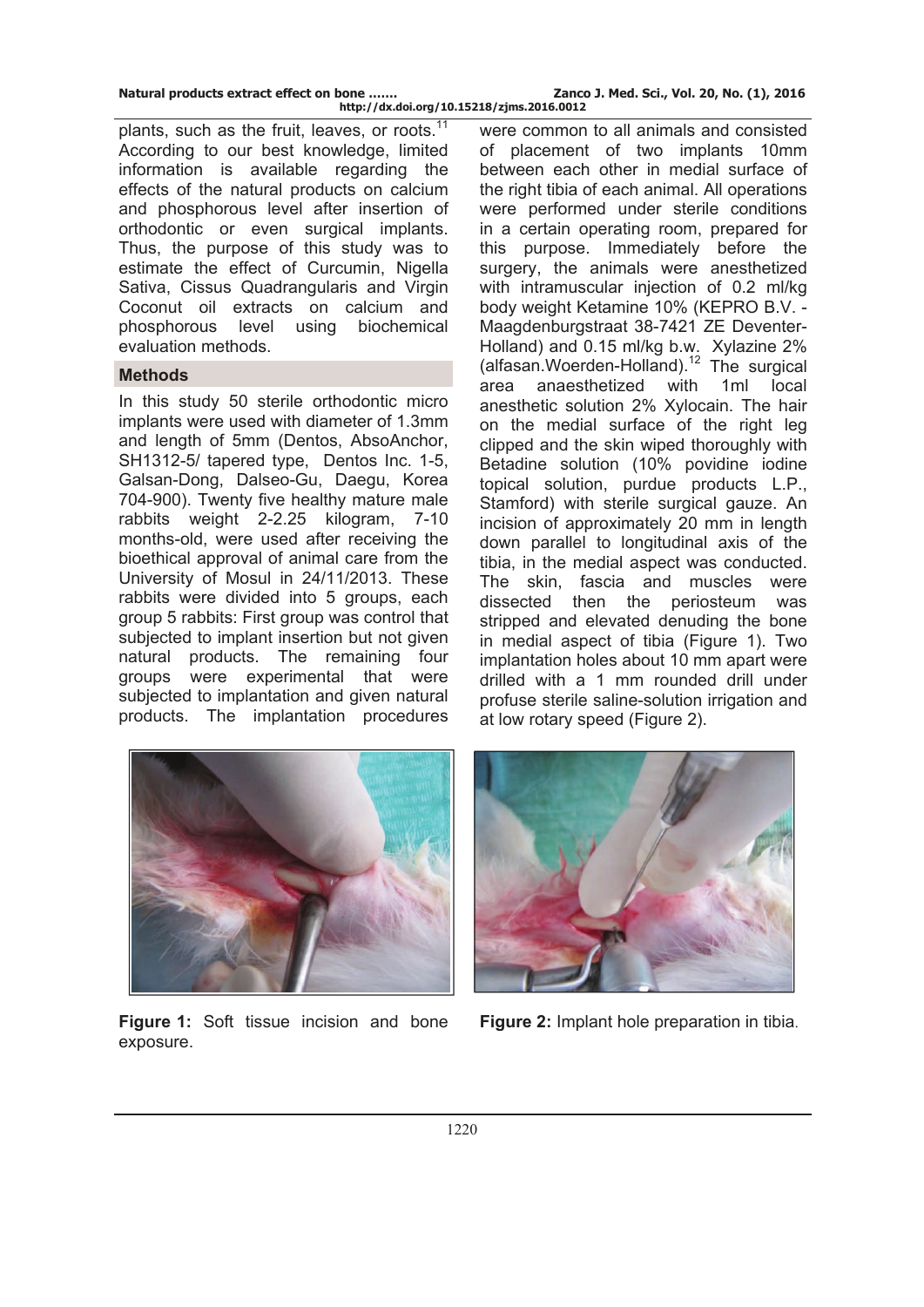The implants were threaded in the tibia with a manual driver with the full length of the serrated part inside the bone, till reaching the neck of the implant head collar (Figure 3, 4) keeping their longitudinal axes parallel to each other and perpendicular to the external cortical tibia. The periostium and deep fascia were repositioned in their original place and the skin was sutured (Figure 5) with black silk suture (3-0). The rabbit was then placed in postoperative recovery. Once fully recovered, the rabbits were placed in their respective holding areas. Then the natural products loaded for experimental groups as follows:

1. Curcumin: For first group one capsule of curcumin "CurcuVET-SA150/ Curcumin complexes with phosphatidylcholine for superior bioavailability/ pure ingredient" (Throne Research, Inc. p.o. Box 25 Dover, ID 83825 USA) which contain 10mg/ kilogram of curcumin was given for each rabbit by dissolution of capsule content in distilled water and given





**Figure 5:** Skin suturing.

directly through oral gavages". The dose was selected for this study taken with regard to different studies worked on bone metabolism using curcumin which range from 10-10000 mg/ Kg BW.<sup>13-15</sup>

2. Nigella Sativa oil (NSO): For this group, "Pure cold pressed 100ml Black Seed oil from Nigella Sativa seeds 0.25 ml/ Kilogram (kg) body weight (b.w.)" (The Blessed Seed oil/ Black seed oil specialist/ Beverley, United Kingdom), given freshly through oral gavages. Nigella Sativa oil dose selection was based on safety dose  $level.<sup>16,17</sup>$ 

3. Cissus Quadrangularis (CQ): For this group, 500 mg/ kilogram b.w. "100% pure organic Cissus Quadrangularis extract by Keter Wellness/ under strict of good manufacturing practice (GMP) guidelines/ United State of America" (capsule weight 1gm) by dissolution of capsule content in distilled water. The dose was selected in reference to other studies which range from 500-750mg/kg.<sup>18,19</sup>



**Figure 3:** Screw insertion in tibia. **Figure 4:** Two implants inserted with 10mm distance in between.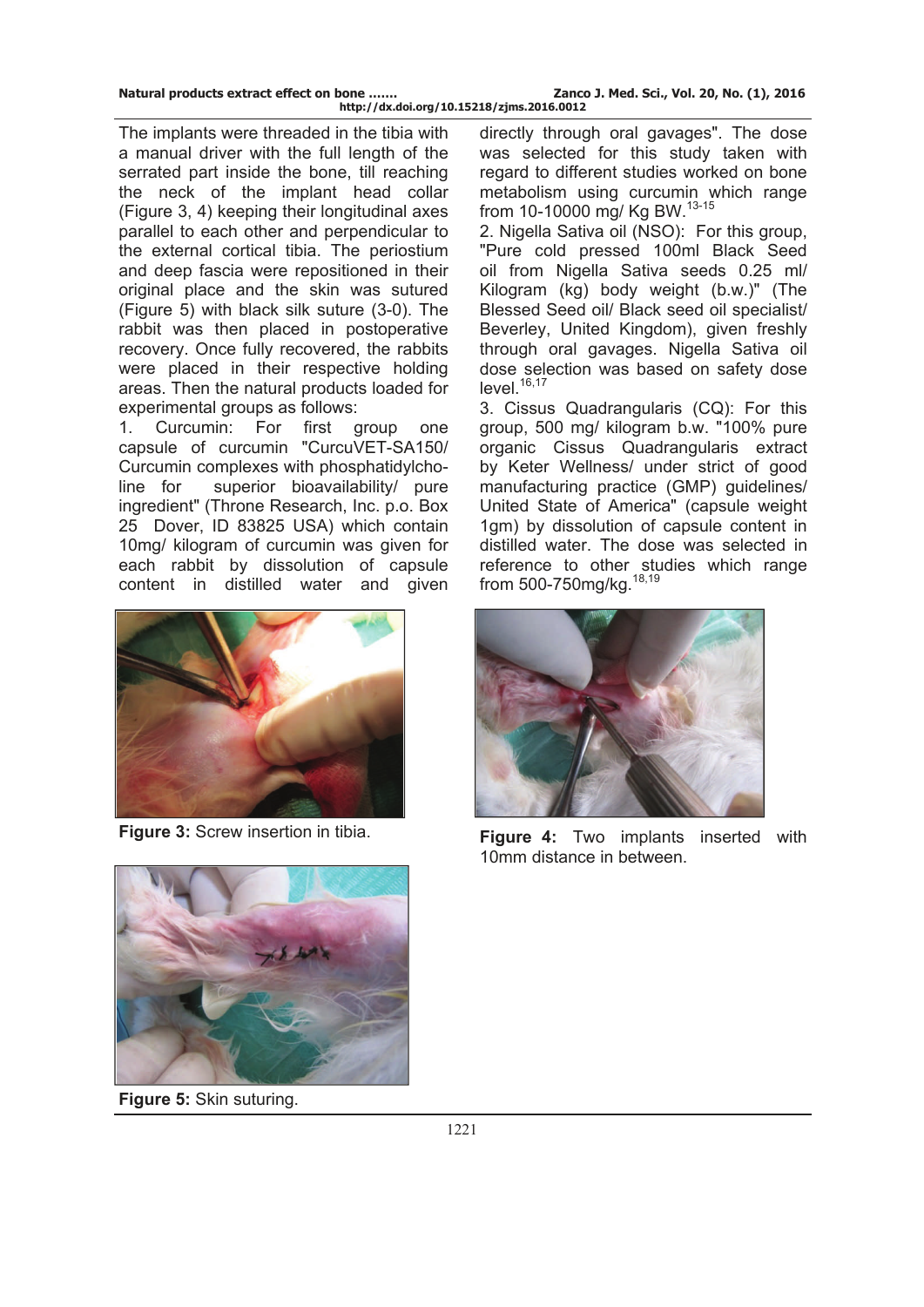4. Virgin Coconut oil (VCO): For this group, 1 ml/ kg b.w. Organic Pure Raw (Live superfoods, 20739, High Desert Court Bend, Oregon 97701). The dose selection was based on previous studies which range from 1-2 ml/ kg.<sup>20,21</sup>

All of these natural products were given as a loading dose for 4 weeks, started from the day of implant insertion. After 4 weeks healing period all of the rabbits were sacrificed in the same specially prepared theater under same circumstances. The rabbits were fasted overnight till morning for 12 hours. The sacrificing process was conducted by slaughtering with sterile large surgical blade to collect the blood sample for serum isolation. Once slaughtering started few blood drops were left down, not used to avoid hemolysis of blood sample, then the remaining gusher blood was collected in sterile glass test. After complete collection of blood in the serum separator tubes, serum collection achieved by leaving the blood inside the separating

tubes for 30 minutes to allow for clotting to be achieved at room temperature. After centrifuging the blood inside the test tubes with centrifuge (EBA-20/ Hettich-ZENTRIFUGEN/ China) at a rate of 3000 turn/ 10 minutes. The serum drawn from the test tube with micro-pipette the extracted serum then putted in Eppendorf tubes which held in Eppendorf rack and putted in refrigerator at -20 co for serum preservation till the biochemistry test which did after two weeks. Prior to assay, the frozen sample brought to room temperature slowly and mixed gently. The biochemical evaluation involve measuring serum calcium, which was determined in an ordinary method using atomic absorption spectrophotometer (Spectrophotometer-Germany) milligram/ deciliter (mg/dl) level in serum. Serum phosphorus was determined using auto analyzer (Cobas Integra 400 plus/ Rouch-Germany) mg/dl level in serum. The method of analysis is shown in Figure 6.



**Figure 6:** Auto analyzer for serum biomarker analysis: (A) Eppendrofs with serum loaded in the machine. (B) Loading the container specific for the biomarker to be measured. (C) Switch on the analyzer software. (D) Selection of the marker for analysis. (E) Selecting serum specimen in sample/ test summary. (F) Click the icon of each marked specimen to know their serum concentration.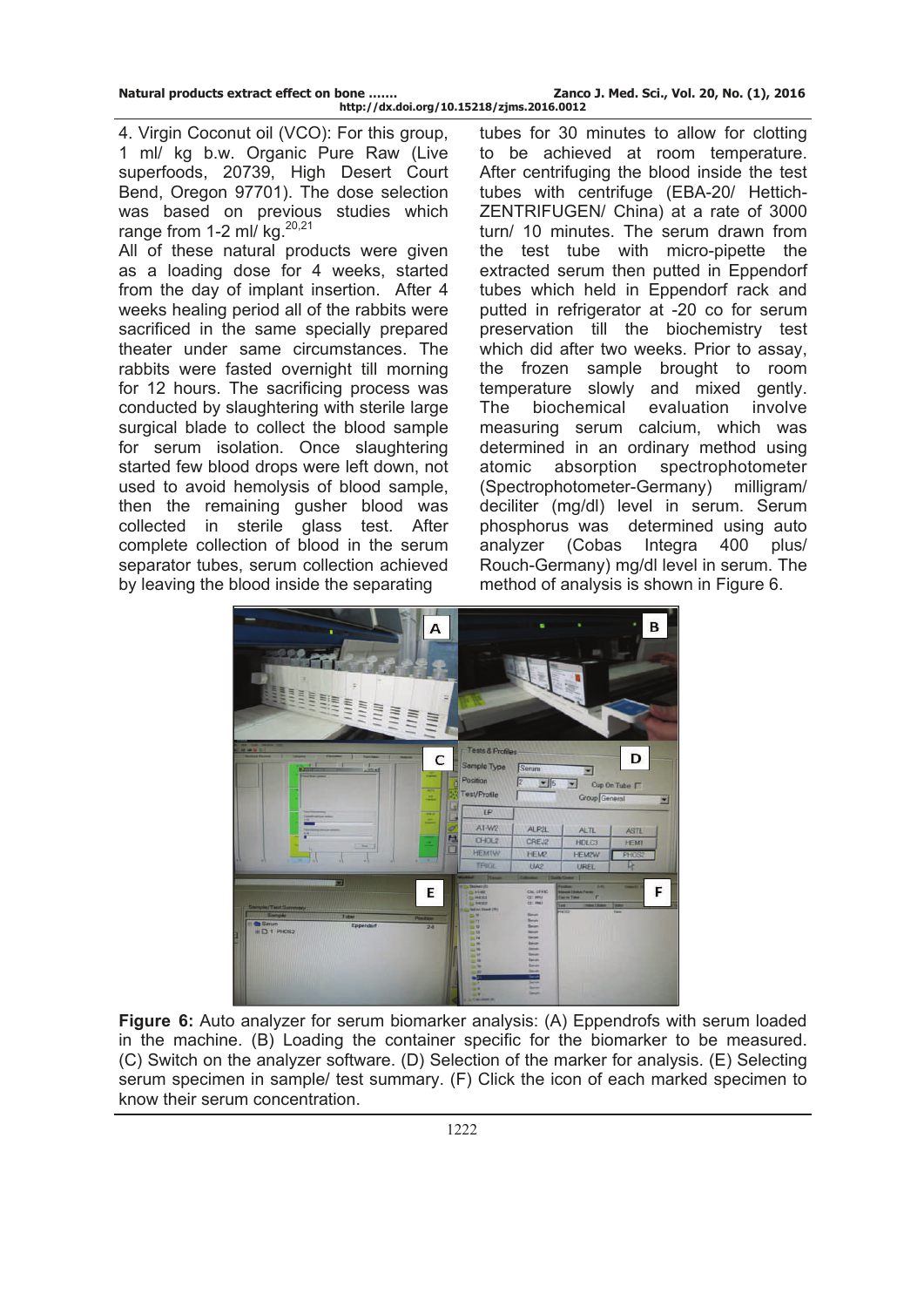#### **Results**

The descriptive statistics for the study groups are presented in Table 1. A one-way analysis of variance (ANOVA) was conducted to compare the effect of the study materials on

calcium and phosphorus level in the blood. There was a significant effect of these products on calcium level in the blood and there were no statistically significant differences between group means for phosphorus groups (Table 2).

**Table 1:** The descriptive statistics including means and standard deviation of serum calcium and phosphorus for the study groups.

| <b>Study groups</b>              | <b>Mean</b> | <b>Std. Deviation</b> |
|----------------------------------|-------------|-----------------------|
| Control calcium                  | 14.09       | 1.07                  |
| Curcumin calcium                 | 12.06       | 0.66                  |
| Cissus Quadrangularis calcium    | 12.84       | 0.69                  |
| Nigella Sativa calcium           | 11.86       | 0.38                  |
| Vigin Coconut oil calcium        | 13.28       | 0.48                  |
| Control phosphorus               | 4.63        | 0.85                  |
| Curcumin phosphorus              | 6.18        | 1.62                  |
| Cissus Quadrangularis phosphorus | 5.07        | 1.09                  |
| Nigella Sativa phosphorus        | 4.83        | 1.05                  |
| Virgin Coconut phosphorus        | 5.20        | 1.37                  |

**Table 2:** Represents the one way analysis of variance of calcium and phosphorus for the study groups.

|                       |                       | Sum of<br><b>Squares</b> | df | <b>Mean Square</b> | F     | P value |
|-----------------------|-----------------------|--------------------------|----|--------------------|-------|---------|
| Calcium groups        | <b>Between Groups</b> | 16.721                   | 4  | 4.180              | 8.543 | 0.001   |
|                       | <b>Within Groups</b>  | 9.786                    | 20 | .489               |       |         |
|                       | Total                 | 26.507                   | 24 |                    |       |         |
| Phosphorous<br>groups | <b>Between Groups</b> | 7.168                    | 4  | 1.792              | 1.184 | 0.348   |
|                       | <b>Within Groups</b>  | 30.263                   | 20 | 1.513              |       |         |
|                       | Total                 | 37.431                   | 24 |                    |       |         |
|                       |                       |                          |    |                    |       |         |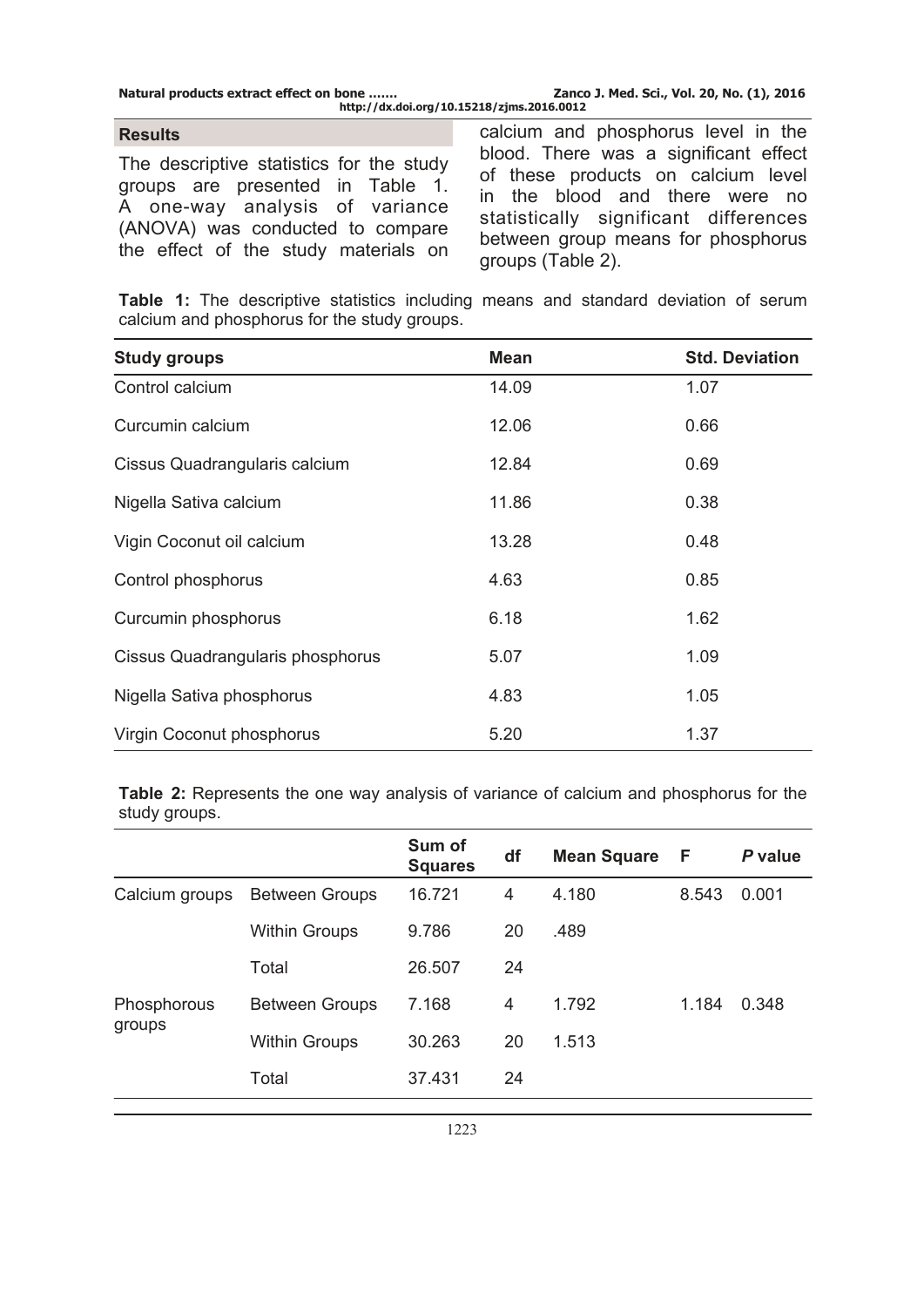| Zanco J. Med. Sci., Vol. 20, No. (1), 2016 |
|--------------------------------------------|
|                                            |

Scheffe's test was used to make post hoc comparisons among calcium groups (Table 3). This test showed that the mean value of Curcumin and Nigella Sativa

oil differed significantly at *P* <0.05. However, the mean value of control group was not significantly different from the other groups.

|                                                 | <b>Variables</b> |                       | <b>Mean</b><br>difference | SE.  | P value |
|-------------------------------------------------|------------------|-----------------------|---------------------------|------|---------|
| Control vs.                                     |                  | Curcumin              | 2.03                      | 0.44 | 0.004   |
|                                                 |                  | Cissus quadrangularis | 1.25                      | 0.44 | 0.130   |
|                                                 |                  | Nigella sativa        | 2.23                      | 0.44 | 0.002   |
| Curcumin vs.                                    |                  | Virgin coconut oil    | 0.81                      | 0.44 | 0.508   |
|                                                 |                  | Control               | 2.03                      | 0.44 | 0.004   |
|                                                 |                  | Cissus quadrangularis | 0.78                      | 0.44 | 0.553   |
|                                                 |                  | Nigella sativa        | 0.20                      | 0.44 | 0.995   |
|                                                 |                  | Virgin coconut oil    | 1.22                      | 0.44 | 0.150   |
| <b>Cissus</b><br>quadrangularis vs.             |                  | Control               | 1.25                      | 0.44 | 0.130   |
|                                                 |                  | Curcumin              | 0.78                      | 0.44 | 0.553   |
|                                                 |                  | Nigella sativa        | 0.98                      | 0.44 | 0.331   |
| Nigella sativa vs.<br>Virgin coconut oil<br>VS. |                  | Virgin coconut oil    | 0.44                      | 0.44 | 0.908   |
|                                                 |                  | Control               | 2.23                      | 0.44 | 0.002   |
|                                                 |                  | Curcumin              | 0.20                      | 0.44 | 0.995   |
|                                                 |                  | Cissus quadrangularis | 0.98                      | 0.44 | 0.331   |
|                                                 |                  | Virgin coconut oil    | 1.42                      | 0.44 | 0.069   |
|                                                 |                  | Control               | 0.81                      | 0.44 | 0.508   |
|                                                 |                  | Curcumin              | 1.22                      | 0.44 | 0.150   |
|                                                 |                  | Cissus quadrangularis | 0.44                      | 0.44 | 0.908   |
|                                                 |                  | Nigella sativa        | 1.42                      | 0.44 | 0.069   |

**Table 3:** Scheffe's multiple comparisons for the calcium analysis.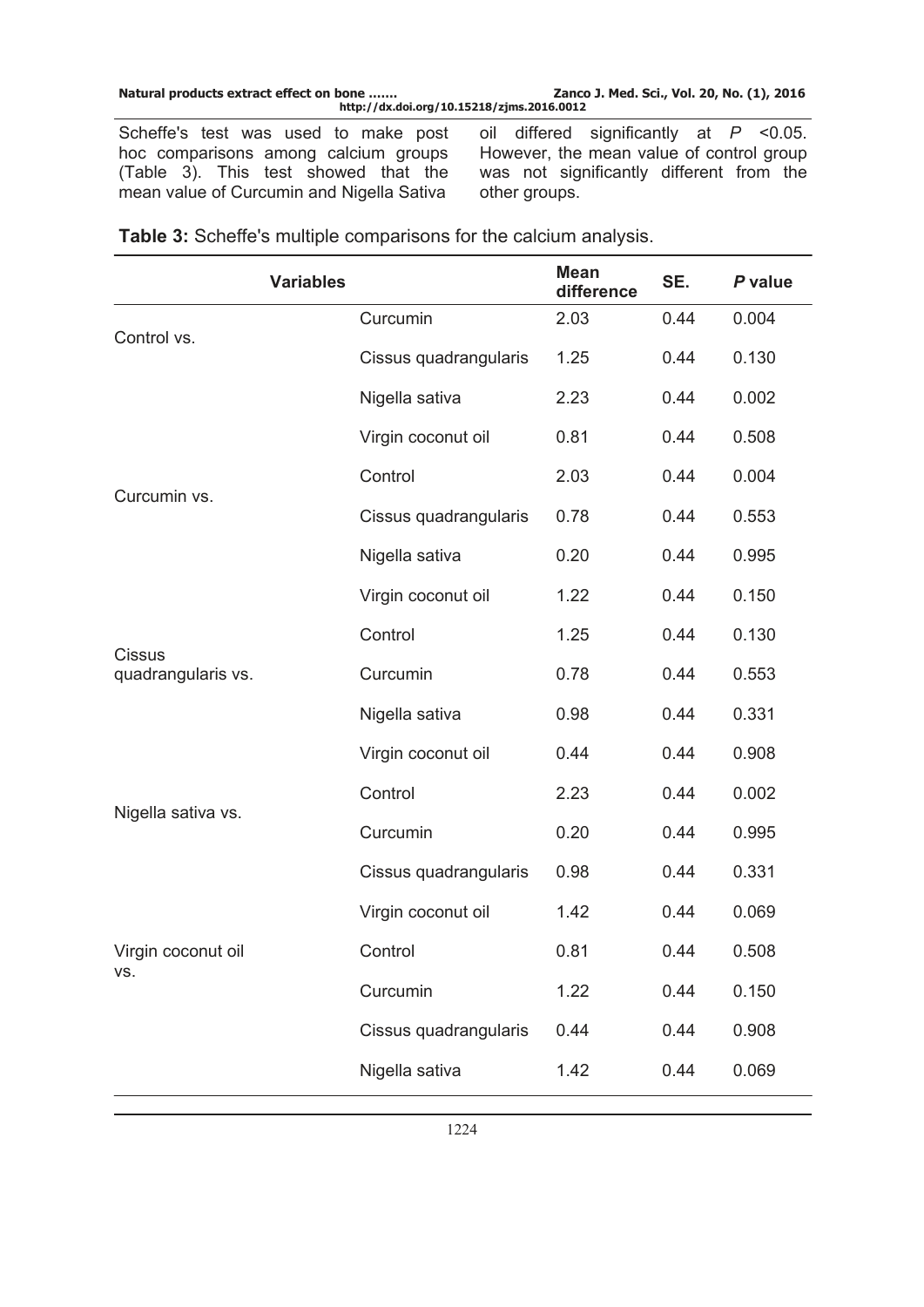**Natural products extract effect on bone ……. Zanco J. Med. Sci., Vol. 20, No. (1), 2016** 

## **Discussion**

Bone integration or optimizing bone formation around orthodontic implant is a matter of concern. Identification of a substance with a positive effect on bone integration would possibly improve implant stability and could have a significant clinical relevance on implant failure. Recently, many investigations have been carried out on factors which may be able to increase the speed and quantity of bone formation around dental implants.22-25 This study tried to use four types of natural products to test their possible effect on bone integration around orthodontic implant represented by serum biochemistry evaluation. The study condition is differing from previous studies, as there was traumatic injury, inflammation and bone response pathologic remodeling. $26,27$  Significant differences for serum calcium on comparing Curcumin and NSO groups with control one were detected with lower serum calcium level for experimental groups. VCO and CQ groups also showed low serum calcium level in comparison with control group although statistically not significant referring to mean. These results cab probably be explained by the natural products activity at osseous level as mentioned above. These may be the result of increased calcium intake by the bone during formation and remodeling process. This result could come in agreement with the result achieved by Komnenou et al. $^{28}$ who conducted a study on 83 dogs, with closed long bone diaphyseal fractures treated surgically. The serum calcium and phosphate were evaluated at day of admission, 10, 20, 30 then 2 months then at 5 months. Their study results showed that Serum Phosphorus and Calcium changes followed a proportional and inverse pattern. This inverse relation between serum calcium and serum phosphorus was further documented by Kini and Nandeesh,<sup>29</sup> which be under the control of parathyroid hormone that regulates serum calcium and phosphorus concentrations through its receptor-mediated, combined actions on

bone. In that on continues release of parathyroid hormone lead to bone resorption and opposite to it, bone formation occur with intermittent release of parathyroid hormone. Animal studies have demonstrated the importance of phosphorus, in conjunction with calcium, for bone development.<sup>30</sup> Their results showed that calcium and phosphorus are co-dependent, and that both minerals are critical to support soft tissue and bone growth.29 In a study by Cohen et al on bone graft, stated that no evidence can be withdrawn from data for local preferential transfer of calcium to callus from grafts or bone store adjacent to the grafted area.<sup>31</sup> On contrary, all of the data may be used to support the hypothesis that calcium in callus or newly formed bone is completely from serum. So result in lower blood serum calcium level. At less than two weeks the blood contained no activity, and at more than three weeks of bone healing the specific activity of blood had dropped below the level at which the most active bone formation could possibly have been formed. The present study result come in accordance with Cohen et  $al^{31}$  study and also agreed with Deka et al in 1994 which showed a lower serum calcium level accompanying bone fracture healing using  $C$ issus Quadrangularis. $32$  The present study result also agreed with Abdel-Sater and Mansour study in 2013, which showed statistically lowered serum calcium level while serum phosphorus showing non -significant elevation. $33$  The present study results are also in agreement with Yang et  $a^{34}$  whom showed that the Curcumin have the ability to improve the bone microarchitecture and bone mineral density in amyloid precursor protein/presenilin 1 (APP/PSI) transgenic mice. Moreover, Moon et al showed that Curcumin could stop osteoclastogenesis through suppression of RANKL activity completely in an in vitro study. 35 Further an in vivo studies conducted by Hussan et al and Cho et al showed that using Curcumin could limit bone loss, improve remodeling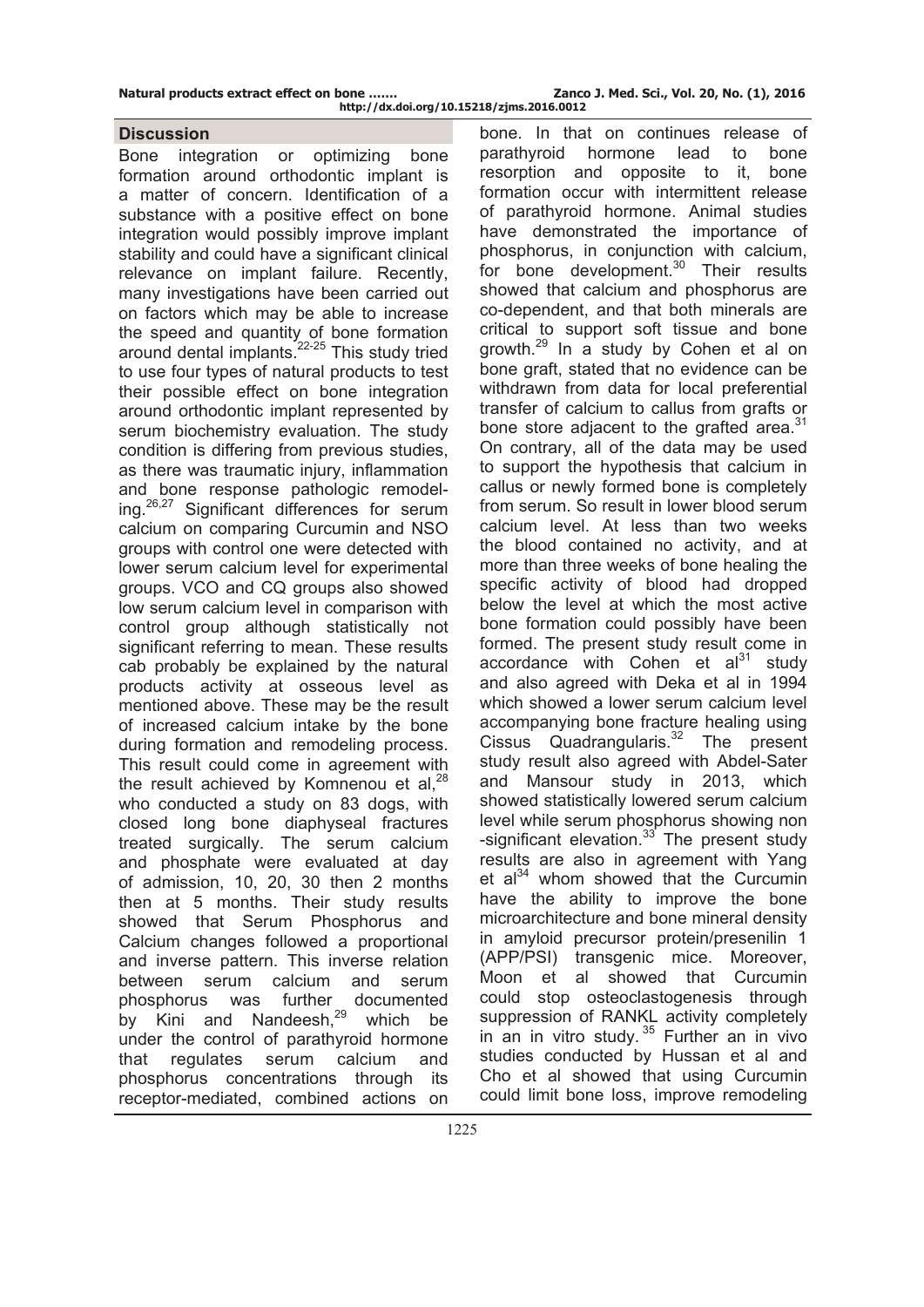and improve bone strength in osteoporosis animal models.<sup>36,37</sup> These previous in vitro and in vivo studies of Curcumin activity at osseous level could possibly be used to explain their significantly higher value than our control group.

## **Conclusion**

The natural products extract, Curcumin and Nigella sativa oil may be systemically used for possibly enhancing bone response around orthodontic implant as reflected by lower serum calcium level as compared to control group.

#### **Conflicts of interest**

The authors report no conflicts of interest.

#### **References**

- 1. Mute BR, Peter KP, Daokar S. Orthodontics Implants in Orthodontics- A New Paradigm. IOSR Journal of Dental and Medical Sciences 2013; 10(5): 78-84.
- 2. Linkow LI. The endosseous blade implant and its use in orthodontics. Int J Orthod 1969; l 8:149-54.
- 3. Yao CC, Lai EH, Chang JZ. Comparison of treatment outcomes between skeletal anchorage and extraoral anchorage in adults with maxillary dentoalveolar protrusion. Am J Orthod DentofacialOrthop 2008; 134(5): 615-24.
- 4. Upadhyay M, Yadav S, Patil S. Mini-implant anchorage for en-masse retraction of maxillary anterior teeth: a clinical cephalometric study. Am J Orthod Dentofacial Orthop 2008; 134(6): 803-10.
- 5. Zheng L, Tang T, Deng F, Zhao Z. The influence of extraction on the stability of implanted titanium microscrews: a biomechanical and histomorphometric study. Int J Oral Maxillofac Implants 2009; 24(2): 267-74.
- 6. Gulsahi A. Bone quality assessment for dental implants: INTECH Open Access Publisher; 2011.
- 7. Paskalev M, Krastev S, Filipov J. Changes in some serum bone markers after experimental fracture and intera medullary osteosynthesis in dogs. Trakia J Sci 2005; 3(5): 46-50.
- 8. Kini U and Nandeesh BN. Physiology of Bone Formation, Remodeling, and Metabolism. Radionuclide and Hybrid Bone Imaging. Springer-Verlag Berlin Heidelberg 2012; Page 32.
- 9. Kumar R. Tumor-induced osteomalacia and the regulation of phosphate homeostasis. Bone 2000; 27(3): 333-8.
- 10. Manan NA, Mohamed N, Shuid AN. Effects of low-dose versus high-dose γ-Tocotrienol on the bone cells exposed to the hydrogen peroxide-induced oxidative stress and apoptosis. Evidence-Based Complementary and Alternative Medicine 2012; 680834.
- 11. Soelaiman IN, Das S, Shuid AN, Mo H, Mohamed N. Use of Medicinal Plants and Natural Products for Treatment of Osteoporosis and Its Complications. Evidence-Based Complementary and Alternative Medicine 2013; 764701.
- 12. [Topcuoglu T](http://www.ncbi.nlm.nih.gov/pubmed/?term=Topcuoglu%20T%5BAuthor%5D&cauthor=true&cauthor_uid=23935417), [Bicakci AA](http://www.ncbi.nlm.nih.gov/pubmed/?term=Bicakci%20AA%5BAuthor%5D&cauthor=true&cauthor_uid=23935417), [Avunduk MC](http://www.ncbi.nlm.nih.gov/pubmed/?term=Avunduk%20MC%5BAuthor%5D&cauthor=true&cauthor_uid=23935417), [Sahin Inan ZD](http://www.ncbi.nlm.nih.gov/pubmed/?term=Sahin%20Inan%20ZD%5BAuthor%5D&cauthor=true&cauthor_uid=23935417). Evaluation of the effects of different surface configurations on stability of miniscrews. [Scientific World Journal.](http://www.ncbi.nlm.nih.gov/pubmed/?term=Evaluation+of+the+Effects+of+Different+Surface+Configurations+on+Stability+of+Miniscrews) 2013; 2013: 396091.
- 13. Folwarczna J., Zych M., Trzeciak, H. Effects of curcumin on the skeletal system in rats. Pharmacol Rep 2010; 62(5): 900-09.
- 14. Kim W K , Ke K , Sul O J, Kim HJ, Kim SH, Lee MH et al. Curcumin protects against ovariectomyinduced bone loss and decreases osteoclastogenesis. J Cell Biochem 2011; 112(11): 3159-66.
- 15. Cho D., Jung H., Kim K., Jeon Y., Sung J., Hwang J. Therapeutic advantages of treatment of high-dose curcumin in the ovariectomized rat. J Korean Neurosurg Soc 2013; 54(6): 461-6.
- 16. [Ali B](http://www.ncbi.nlm.nih.gov/pubmed?term=Ali%20BH%5BAuthor%5D&cauthor=true&cauthor_uid=12722128), [Blunden G](http://www.ncbi.nlm.nih.gov/pubmed?term=Blunden%20G%5BAuthor%5D&cauthor=true&cauthor_uid=12722128). Pharmacological and toxicological properties of Nigella sativa. [Phytother Res](http://www.ncbi.nlm.nih.gov/pubmed/?term=8.%09Ali+BH%2C+Blunden+G.+Pharmacological+and+toxicological+properties+of+Nigella+sativa.+Phytother+Res.+(2003)) 2003; 17(4): 299-305.
- 17. Ozbek H., Ozturk M., Ozturk A., Cyelan E., Yener Z. Determination of Lethal Doses of Volatile and Fixed Oils of Several Plants. Eastern Journal of Medicine 2014; 9(1):04-06.
- 18. Potu B., Rao M., Nampurath G., Chamallamudi M., Nayak S., Thomas H. Anti-osteoporotic activity of the petroleum ether extract of Cissus quadrangularis Linn. in ovariectomized Wistar rats. Chang Gung Med J 2010; 33(3): 252-7.
- 19. Banu J., Varela E., Bahadur A., Soomro R., Kazi N., Fernandes G. Inhibition of Bone Loss by Cissus quadrangularis in Mice: A Preliminary Report. J Osteoporos 2012; 101206 (10): 21.
- 20. Hayatullina Z., Muhammad N., Mohamed N., Soelaiman I. Virgin coconut oil supplementation prevents bone loss in osteoporosis rat model. Evid Based Complement Alternat Med 2012; 237236: 16.
- 21. Soelaiman I., Das S., Shuid A., Mo H., Mohamed N. Use of Medicinal Plants and Natural Products for Treatment of Osteoporosis and Its Complications. Evidence-Based Complementary and Alternative Medicine 2013; 764701.
- 22. Morris HF, Winkler S, Ochi S. The ankylosed endoessous dental implant: Assessment of stability up to 18 months with the periotest. J Oral Implantology 2000; XXVI (4): 291-9.
- 23. Rickard DJ, Sullivan TA, Shenker BJ, Leboy PS, Kazhdan I. Induction of rapid osteoblast differentiation in rat bone marrow stromal cell cultures by dexamethasone and BMP-2. DevBiol 1994; 161: 218-28.
- 24. Cheng SL, Yang YW, Rifas L, Zhang SF, Avioli LV. Differentiation of human bone marrow osteogenic stromal cells in vitro: induction of the osteoblast phenotype by dexamethasone. Endocrinology 1994; 134: 277-86.